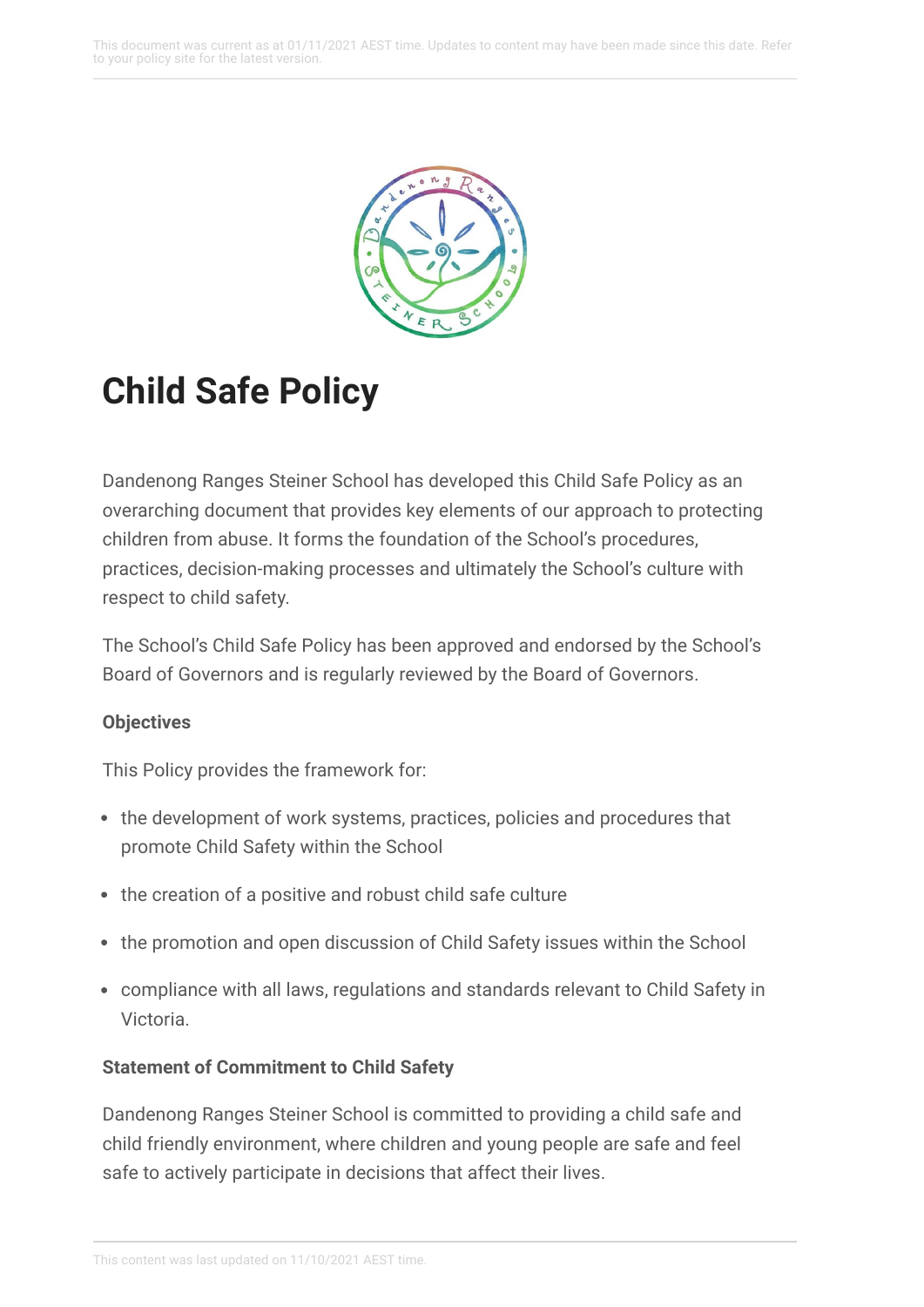At Dandenong Ranges Steiner School we have a zero tolerance for child abuse and are committed to acting in children's best interests and keeping them safe from harm. The School regards its Child Safety responsibilities with the utmost importance and as such, is committed to providing the necessary resources to ensure compliance with all relevant Child Safety laws and regulations and maintain a child safe culture.

# **Child Safe Values and Principles**

The School's commitment to child safety is based on the following overarching principles that guide the development and regular review of our work systems, practices, policies and procedures to protect children from abuse.

- 1. All children have the right to be safe.
- 2. The welfare and best interests of the child are paramount.
- 3. The views of the child and a child's privacy must be respected.
- 4. Clear expectations for appropriate behaviour with children are established in our Child Safe Code of Conduct and Staff and Student Professional Boundaries policy.
- 5. The safety of children is dependent upon the existence of a child safe culture.
- 6. Child safety awareness is promoted and openly discussed within our School community.
- 7. Procedures are in place to screen all staff, Direct Contact Volunteers\*\*, Third Party Contractors and External Education Providers who have direct contact with children
- 8. Child safety and protection is everyone's responsibility.
- 9. Child Safety training is mandatory for all Board of Governors members, staff and Direct Contact Volunteers.
- 10. Procedures for responding to alleged or suspected incidents of child abuse are simple and accessible for all members of the School community.
- 11. Children from culturally or linguistically diverse backgrounds have the right to special care and support including those who identify as Aboriginal or Torres Strait Islander.

This content was last updated on 11/10/2021 AEST time.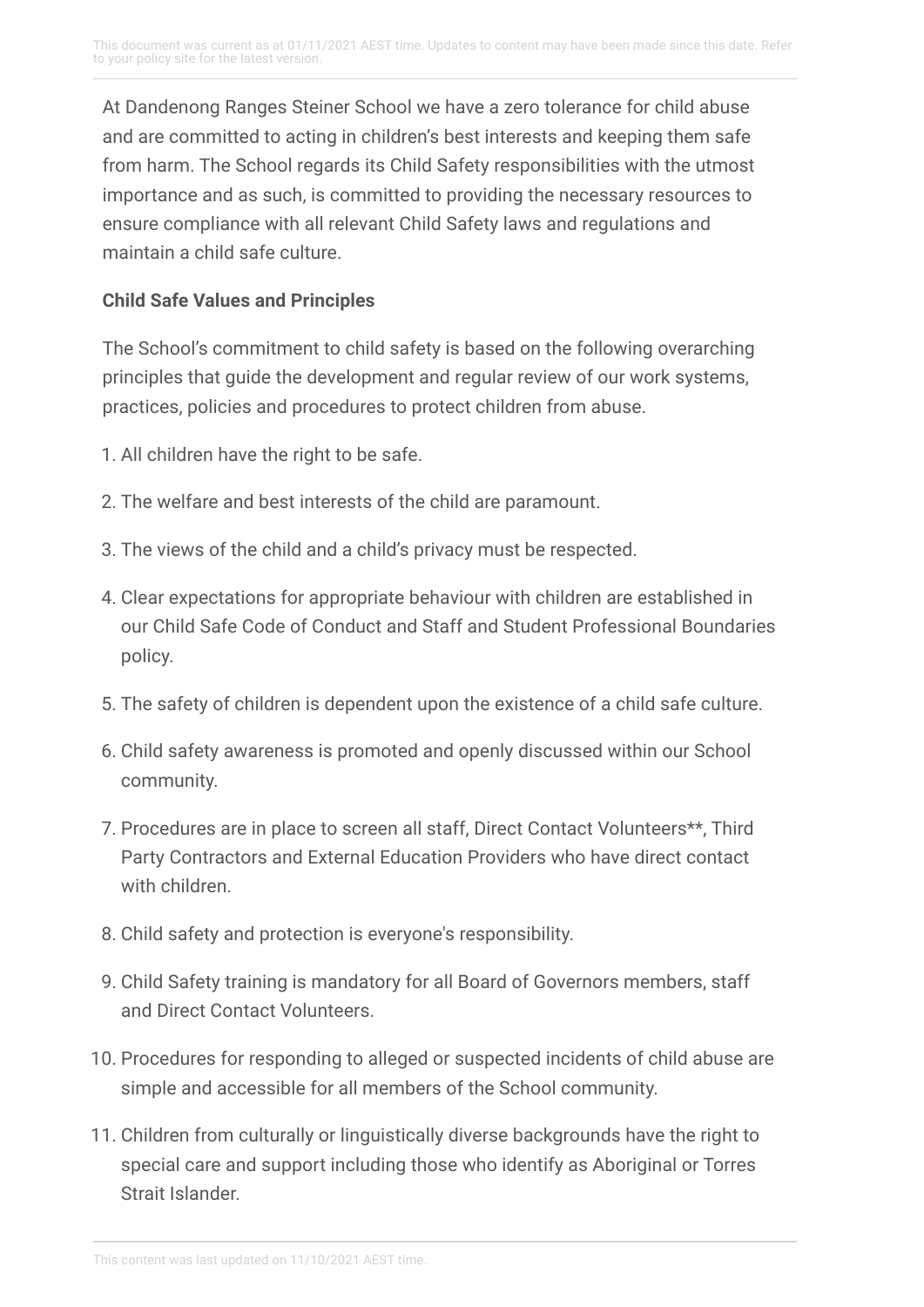# 12. Children who have any kind of disability have the right to special care and support.

\*\*Direct Contact Volunteers are those volunteers who are involved in providing support, guidance and supervision directly to students and could potentially have direct contact with students during the normal course of providing the volunteer service.

The Worker Screening Act 2020 (Vic) defines "direct contact" as any contact between <sup>a</sup> person and <sup>a</sup> child (aged under 18) that involves:

- *physical contact;*
- face to face contact;
- contact by post or other written communication;
- contact by telephone or other oral communication; or
- contact by email or other electronic communication.

Examples of Direct Contact Volunteer activities may include volunteers involved in School camps and excursions, coaching sporting teams or assisting in learning activities.

# **Child Safety Program**

Dandenong Ranges Steiner School is committed to the effective implementation of our Child Safety Program and ensuring that it is appropriately reviewed and updated. We adopt a risk management approach by identifying key risk indicators and assessing child safety risks based on a range of factors including the nature of our School's activities, physical and online environments and the characteristics of the student body.

Our Child Safety Program relates to all aspects of protecting children from abuse and establishes work systems, practices, policies and procedures to protect children from abuse. It includes:

- clear information as to what constitutes child abuse and associated key risk indicators
- clear procedures for responding to and reporting allegations of child abuse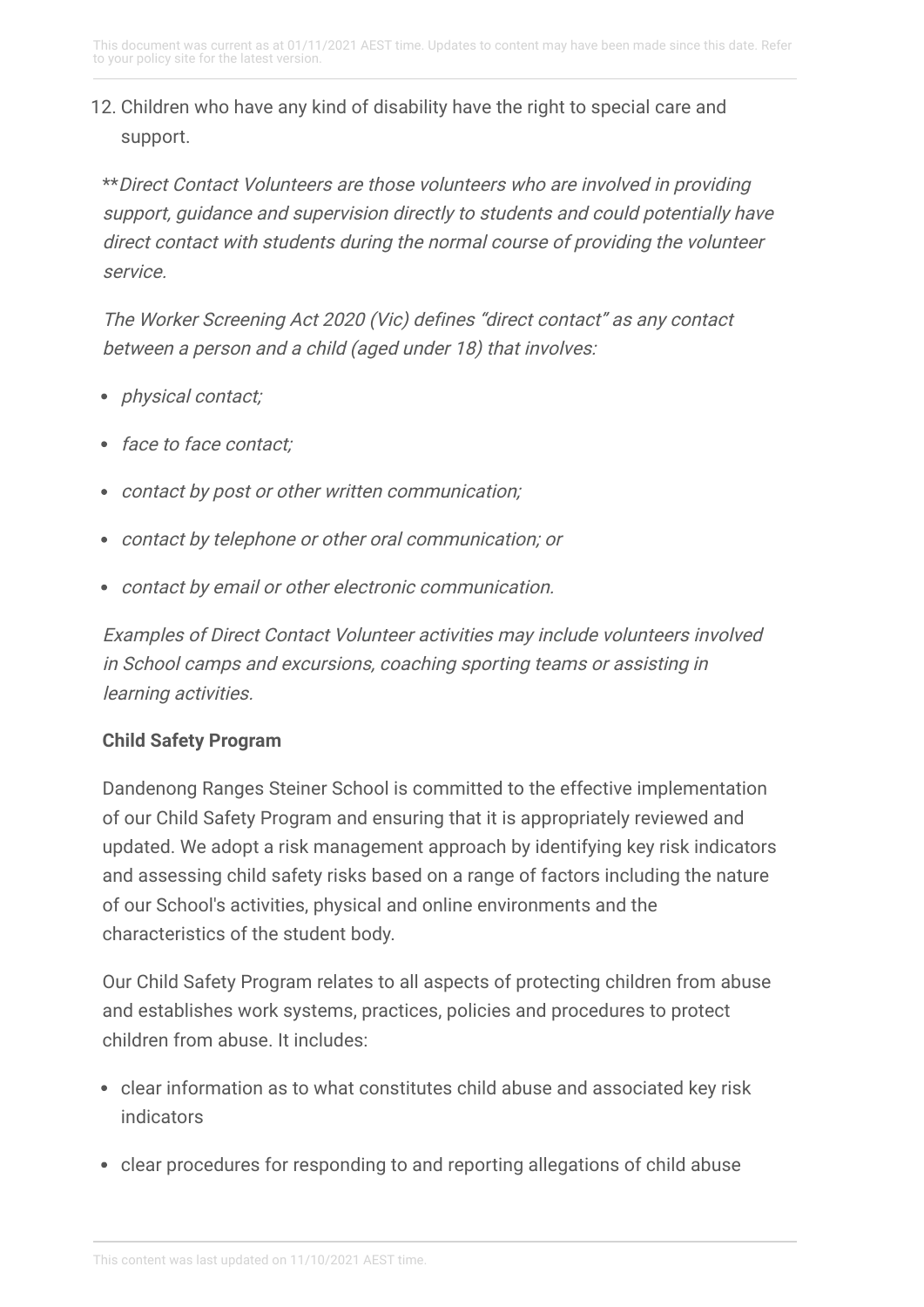- strategies to support, encourage and enable staff, Volunteers, Third Party Contractors, External Education Providers, parents/carers and students to understand, identify, discuss and report Child Safety matters
- procedures for recruiting and screening Board of Governors members, staff, Direct Contact Volunteers, Third Party Contractors and External Education Providers
- procedures for reporting reportable conduct and/or misconduct
- pastoral care strategies designed to empower students and keep them safe
- policies with respect to cultural diversity and students with disabilities
- a Child Safety training program
- information regarding the steps to take after a disclosure of abuse to protect, support and assist children
- guidelines with respect to record keeping and confidentiality
- policies to ensure compliance with all relevant laws, regulations and standards (including the Victorian Child Safe Standards)
- a system for continuous review and improvement.

As a part of Dandenong Ranges Steiner School's induction process, all staff and Direct Contact Volunteers are required to complete a selection of training modules on the content of our Child Safety Program.

Ongoing Child Safety training is provided at least annually.

Staff, Volunteers, Third Party Contractors and External Education Providers are supported and supervised by the School's Child Safety [Officers](https://drss.complispaceprimary.com.au/module/53/page/a621ebbc-9a19-4373-bde1-cf5de6608dab.md) to ensure that they are compliant with the School's approach to Child Safety.

#### **Responsibilities**

Child Safety is everyone's responsibility. At Dandenong Ranges Steiner School, the Board of Governors and staff, as well as Volunteers, have a shared responsibility for contributing to the safety and protection of children. Specific responsibilities include: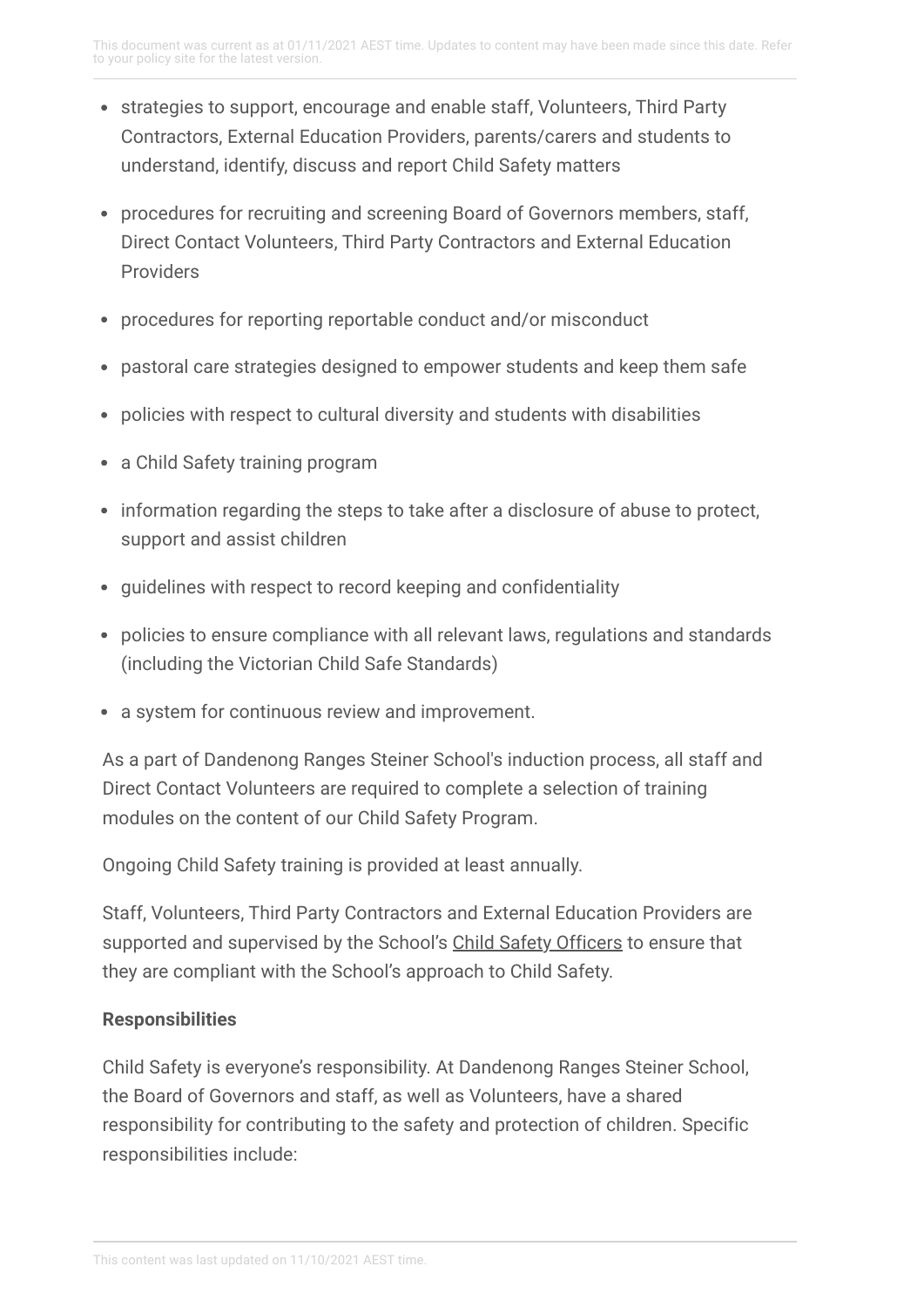# **Board of Governors**

Each member of the Board of Governors is required to ensure that appropriate resources are made available to allow the School's Child Safe Policy and the Child Safety Program to be effectively implemented within the School and are responsible for holding the Management Team and the College of Teachers accountable for effective implementation.

### **The Management Team**

The Management Team is responsible, and will be accountable for, taking all practical measures to ensure that this Child Safe Policy and the School's Child Safety Program are implemented effectively and that a strong and sustainable Child Safety culture is maintained within the School.

#### **The School's Child Safety Officers**

A number of staff members have been nominated as the School's Child Safety Officers. Our Child Safety Officers receive additional specialised training with respect to Child Safety issues. They are the first point of contact for raising Child Safety concerns within the School. They are also responsible for championing Child Safety within the School and assisting in coordinating responses to Child Safety incidents.

# **Staff Members**

All staff are required to be familiar with the content of our Child Safe Policy and our Child Safety Program and their legal obligations with respect to the reporting of child abuse. It is each individual's responsibility to be aware of key risk indicators of child abuse, to be observant, and to raise any concerns they may have relating to child abuse with one of the School's Child Safety Officers.

#### **Direct Contact Volunteers**

All Direct Contact Volunteers, as defined in this policy, are required to be familiar with the content of our Child Safety Program, particularly this Child Safe Policy and our Child Safe Code of Conduct, and their legal obligations with respect to the reporting of child abuse.

It is each individual's responsibility to be aware of key risk indicators of child abuse, to be observant, and to raise any concerns they may have relating to child abuse with one of the School's Child Safety Officers.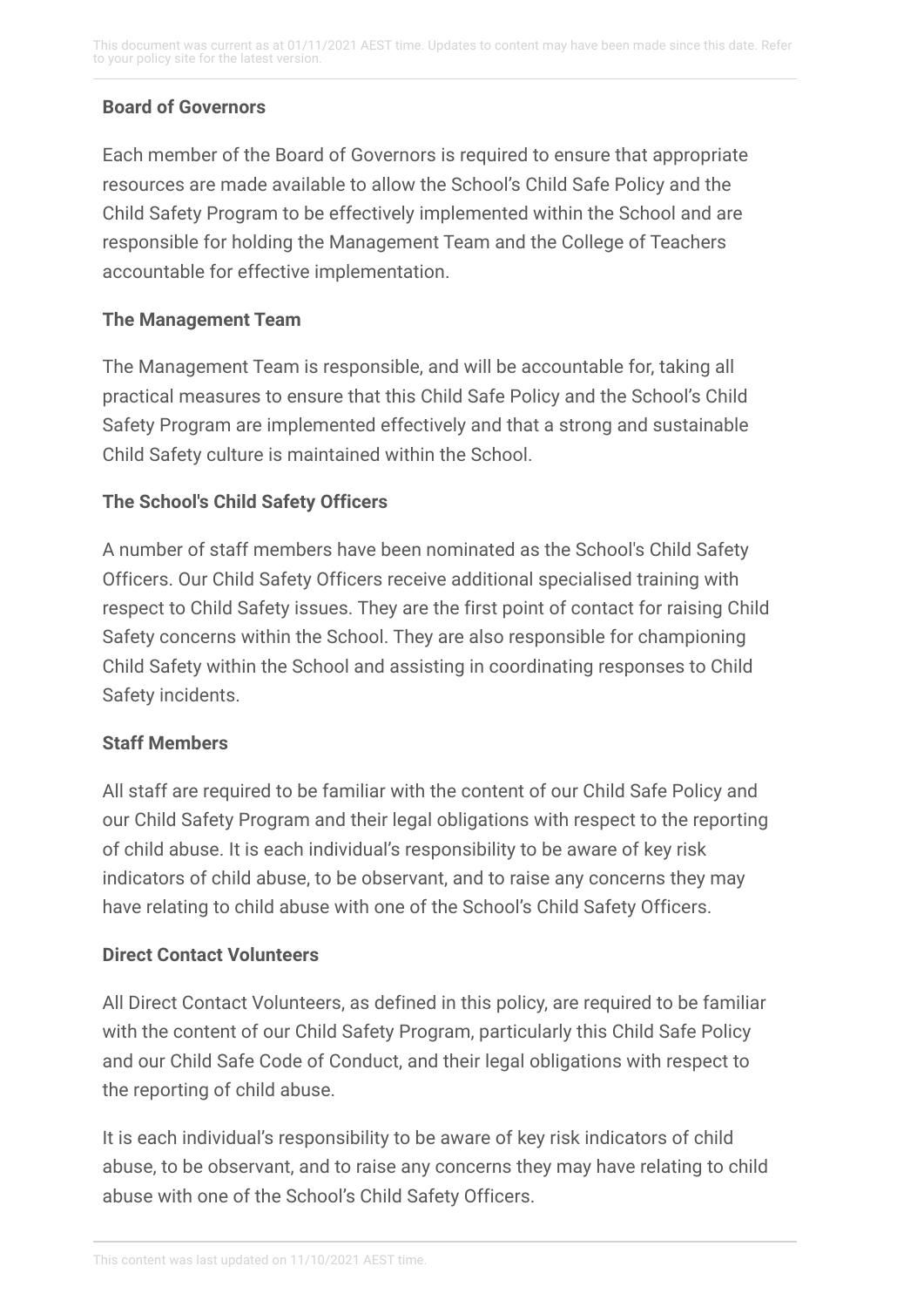#### **Indirect Contact Volunteers**

Indirect Contact Volunteers are those volunteers who are involved in providing support and services whilst not directly assisting a specific group of students.

All Indirect Contact Volunteers are responsible for contributing to the safety and protection of children in the School environment.

All Indirect Contact Volunteers are required by the School to be familiar with our Child Safe Policy and our Child Safe Code of Conduct.

Examples of Indirect Contact Volunteer activities may include assisting with School administrative functions.

#### **Third Party Contractors**

All Third Party Contractors engaged by the School are responsible for contributing to the safety and protection of children in the School environment.

Third Party Contractors include, for example, maintenance and building personnel, consultants, casual teachers, tutors, sports coaches and School cleaners.

This also includes music teachers and other extra-curricular teachers and instructors who are engaged by students and their families directly, rather than the School, but have an agreement with the School to use the School's facilities.

All Third Party Contractors engaged by the School are required by the School to be familiar with our Child Safe Policy and our Child Safe Code of Conduct.

The School may include this requirement in the written agreement between it and the Third Party Contractor.

#### **External Education Providers**

An External Education Provider is any organisation that the School has arranged to deliver a specified course of study that is part of the curriculum, to a student or students enrolled at the School.

The delivery of such a course may take place on School premises or elsewhere.

All External Education Providers engaged by the School are responsible for contributing to the safety and protection of children in the School environment.